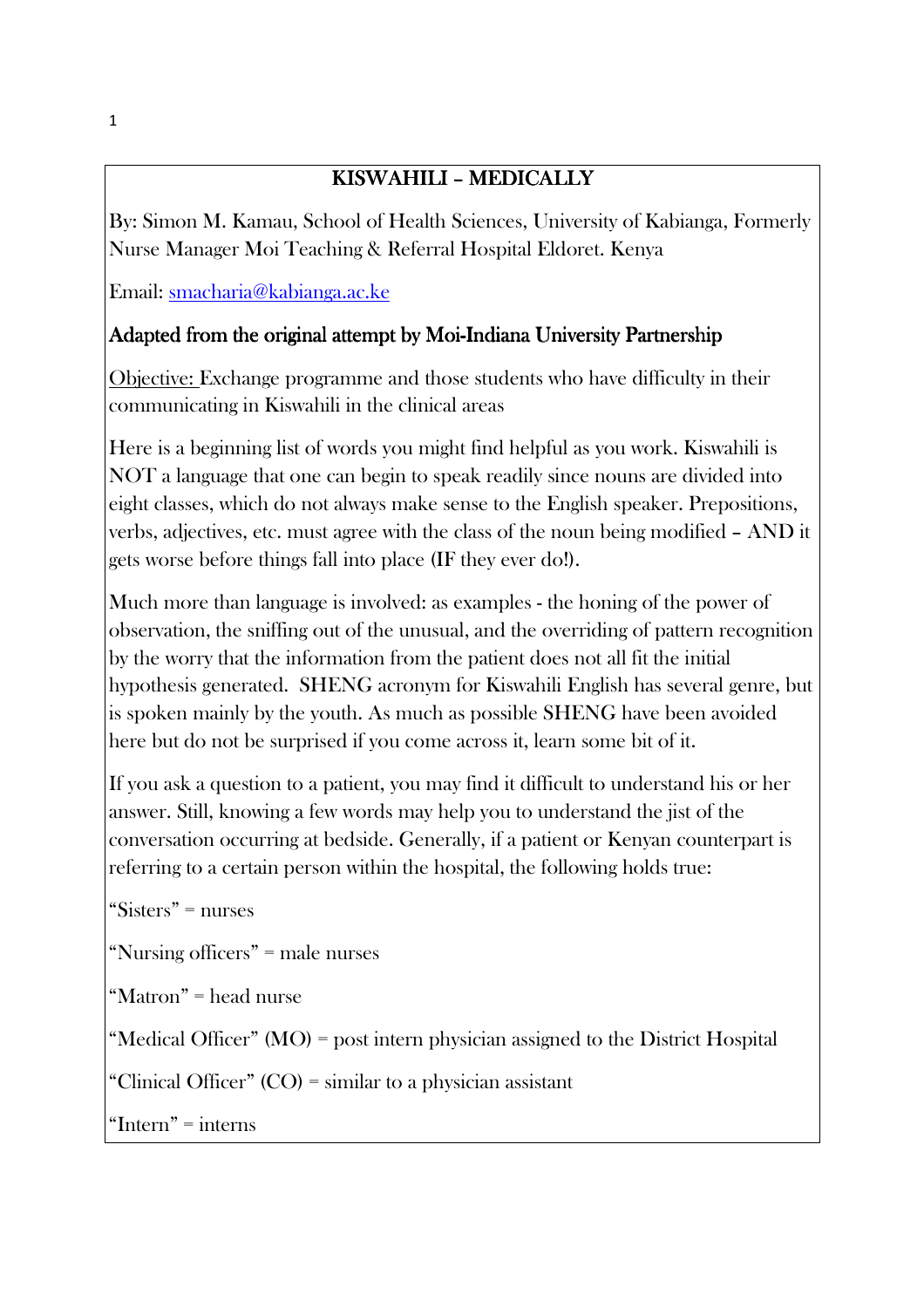"Consultant" = consultants

All of the above mentioned speak English and will happily interpret for you IF they can be found.

If you think of other words or phrases you would like to have, let us know, and we will try to research them for you…

# BODY PARTS:

Mwili/miili = body/bodies

Moyo/mioyo = heart/hearts

Mkono/mikono = hand/arms, hands

Kiko cha mkono = elbow

Kichwa/vichwa = head/heads

Bega/mabega = chest/chests

Titi/matiti = breast/breasts

Ubavu/mbavu =  $\frac{ri}{i}$ ribs

Tumbo/matumbo = stomach/stomachs

uume, [vulgar, mbocyo] = penis actually, one NEVER refers to genitals by name

One says "down there" which is huko chini.

IF one has to be more specific one refers to the mans "thing" as kitu,

kuma or uke = vagina One can also refer to the birth canal = njia ya uzazi

Mguu/miguu = leg/legs, foot/feet

 $Goti/magoti = knee/knes$ 

Kidole/vidole = finger/fingers, toe/toes

Uso/nyuso = face/faces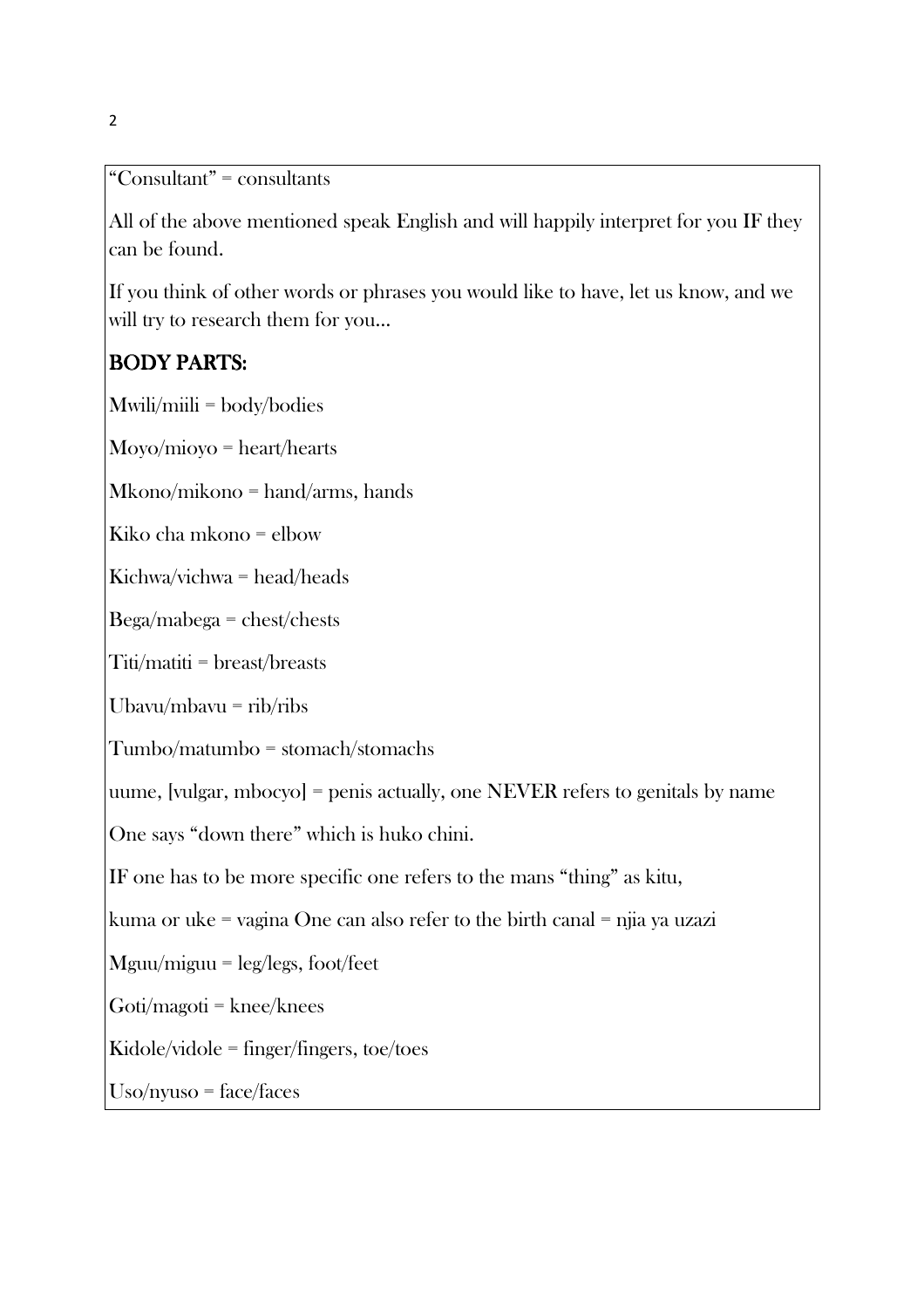Jicho/macho = eye/eyes

Sikio/maskio = ear/ears

Pua/mapua = nose/noses

Mdomo/midomo = mouth/mouths

Ulimi/ndimi = tongue/tongues

Jino/meno = tooth/teeth

#### MEDICAL WORDS:

Kidonda/vidonda = Sore (noun)

Mganga/waganga = (native?) Doctor/s

(ku)ganga = To treat

Mgonjwa/wagonjwa = Patient/s, sick person/s

Mavi = Feaces/feces (not often used –considered rude [shit]) (usually "choo"

is used for a "heavy load")

Mkojo = Urine ("light load")

Kifo = Death

Sumu = Poison

(ku)tapika = To vomit

Dawa = Drug

Hospitali = Hospital

Magonjwa = Diseases

Ugonjwa = Illness, sickness

Uzee = Old age

Angalia pale = Look there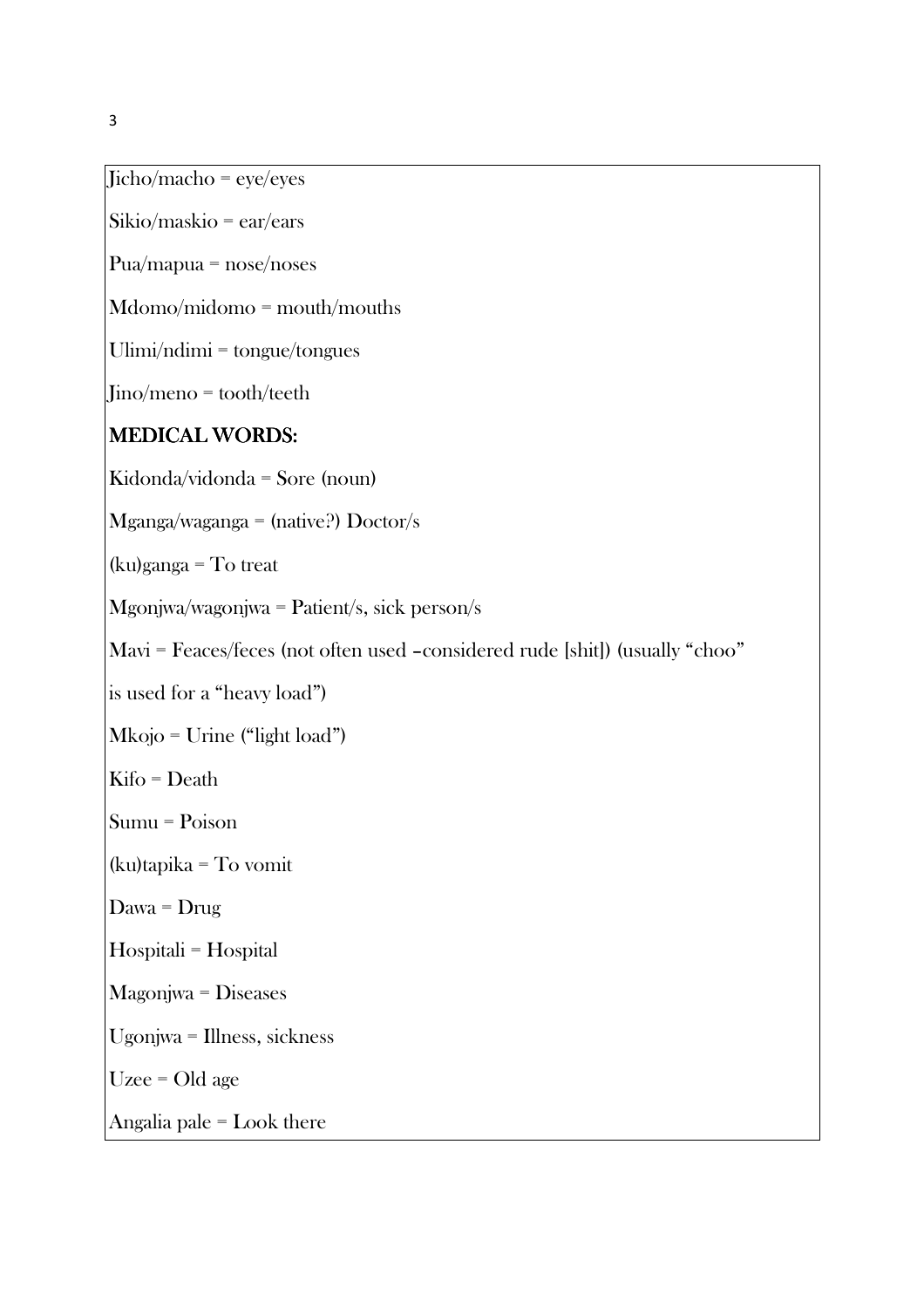Ukuta = Wall

Tazama = Look

Pumua = Breathe

Pumua nje = Breathe out

Pumua ndani = Breathe in

Pumua tena = Breathe again

Toa shati nyako = Take off your shirt

Toa nguo = Take off things

Vua nguo = Take off your clothes

Wacha kupumua sasa= Don"t (to) breathe now

Kohoa = Cough

Shika = Hold, catch, keep

Sema = Say

Pinduka = Turn around (oneself)

Kaa/keti = Sit

Simama – Stand up

Nyamaza = Be quiet

Fungua = Open

Funga = Close

Jilegeze = Relax

Daktari = Doctor

Sabuni = Soap

Kiwete = Cripple/deformed person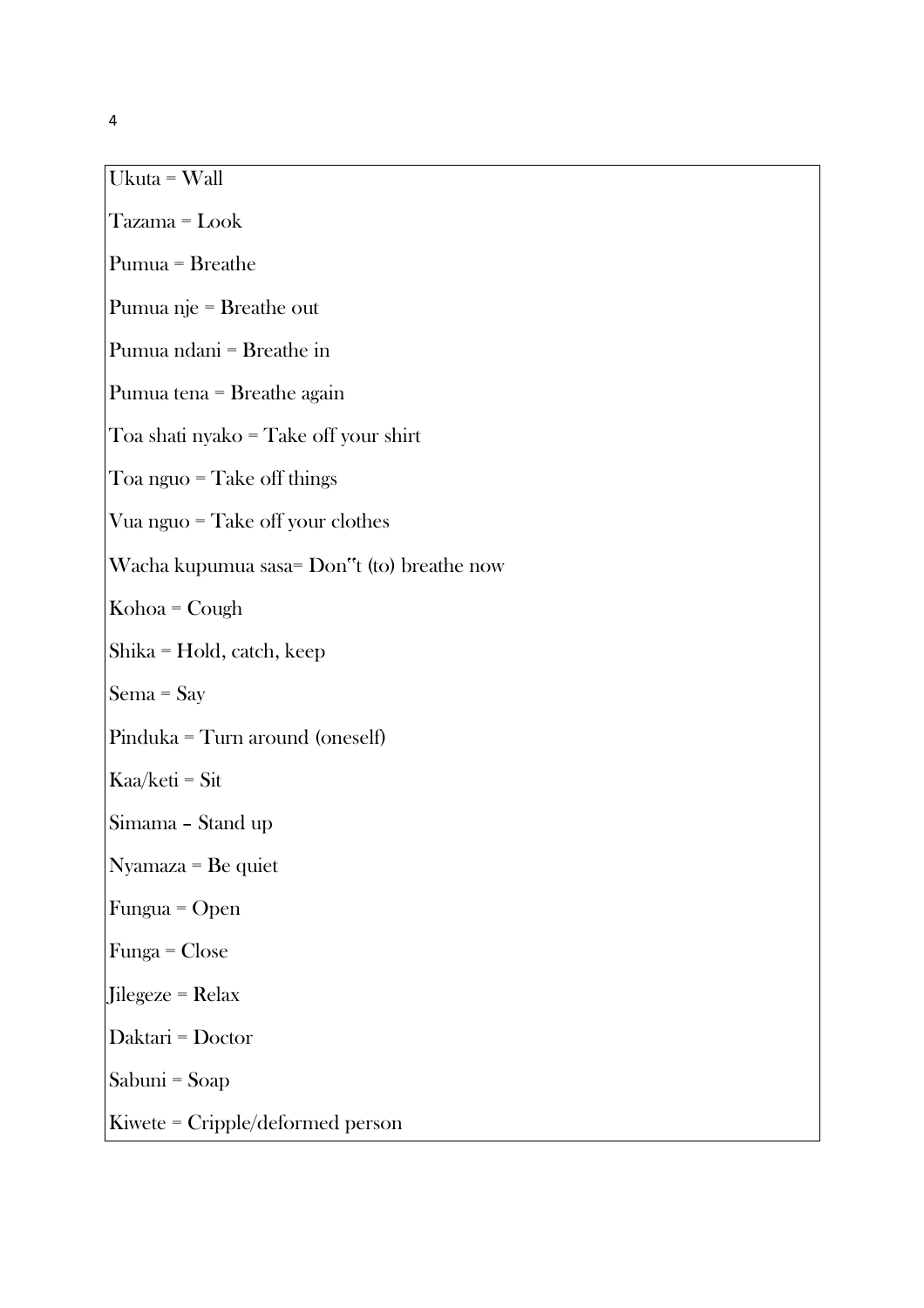Cheka = Laugh

Ngozi = Skin (of human or animal) Toa ulimi nje = Stick out your tongue Viini = Germs Kifua Kikuu = Tuberculosis(TB) Kisonono = Gonorhea Kaswende = syphilis Ukimwi = AIDS Kwa muda gain? = How long? Kwa siku gapi? = How many days? Damu = Blood VERBS (which have to agree with the noun class):  $(ku)na = to have$  $(ku)$ sema = to say (ku)lala = to sleep (ku)meza = to swallow (ku)ja= to come (Kuja hapa! = Come here!) (ku)kwenda = to go (ku)tembea = to walk (ku)sikia = to listen (ku)andika = to write (ku)tenda = to do

 $(ku)$ la = to eat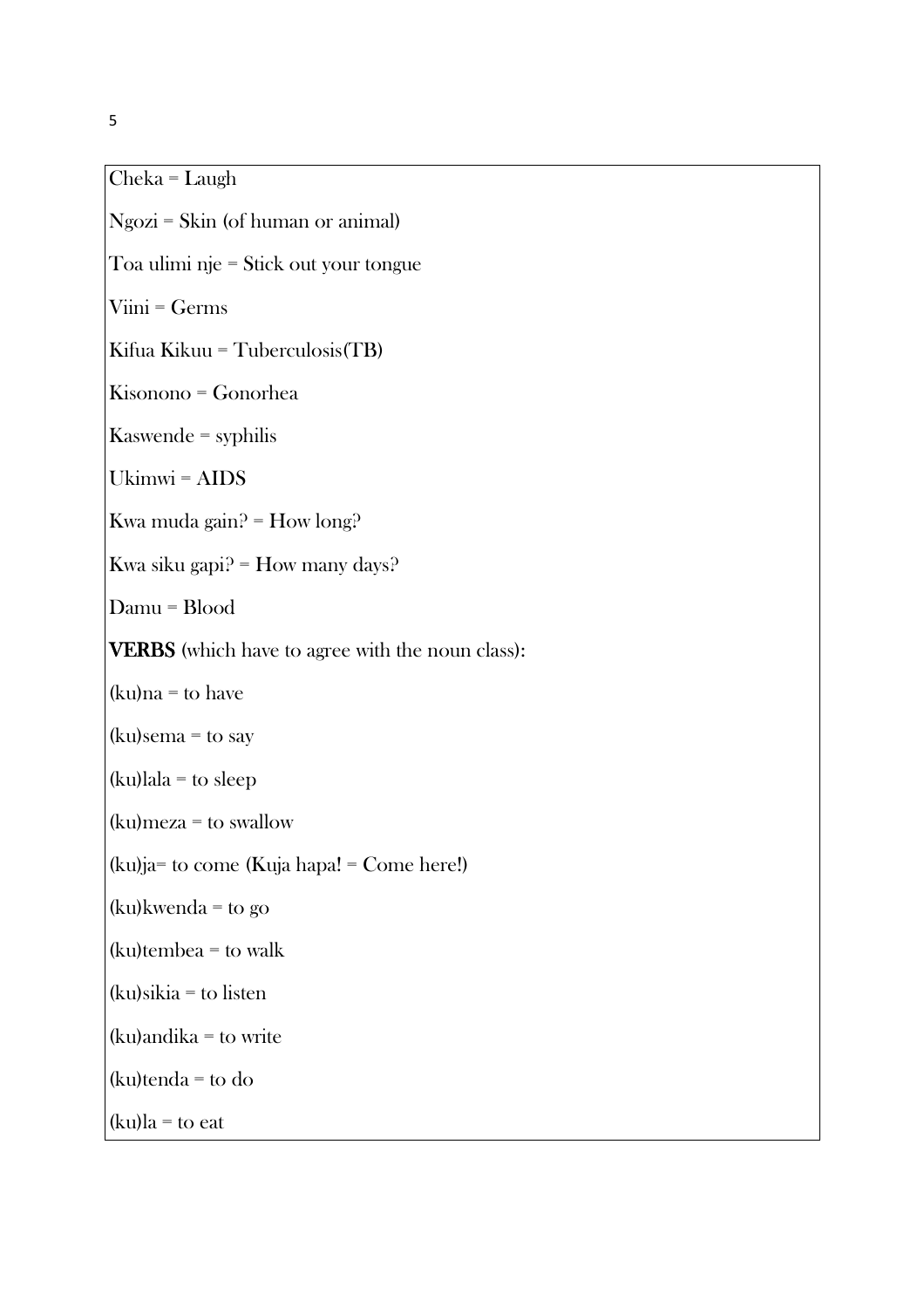## (ku)nywa = to drink

(ku)dhuku = to taste

### NUMBERS (these also agree with the associated noun class):

Moja = one

Mbili or wili = two

Tatu = three

Nne = four

Tano = five

 $\text{Sita} = \text{six}$ 

Saba = seven

Nane = eight

Tisa = nine

 $Kumi = ten$ 

Nusu = one half

Kumi na moja = eleven

Kumi na mbili = twelve

Ishirini = twenty

Thelathini = thirty

Arobaini = forty

Hamsini = fifty

Sitini = sixty

Sabini = seventy

Themanini = eighty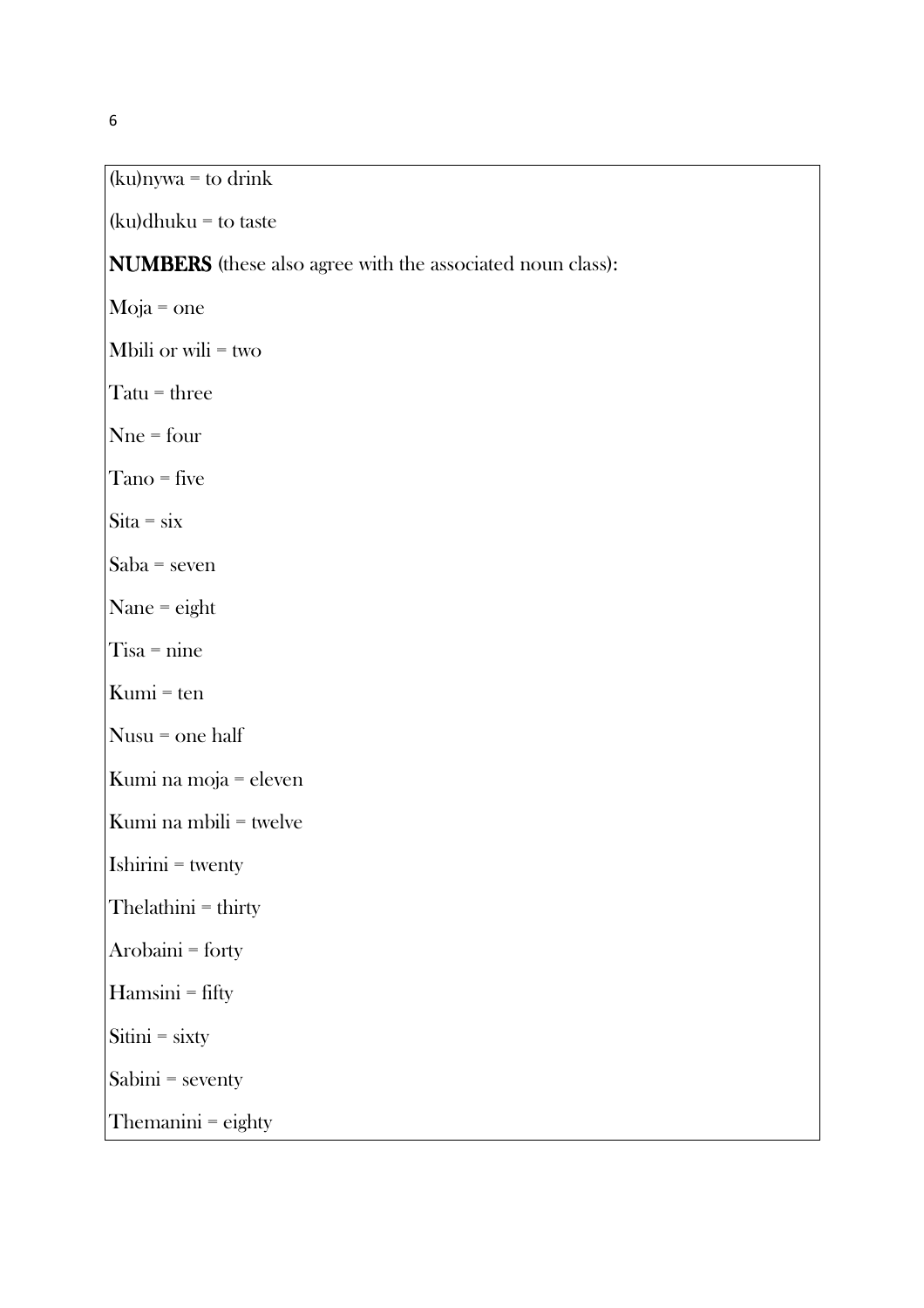Tisini = ninety

Mia = one hundred

Elfu = one thousand

# NON-MEDICAL WORDS AND PHRASES THAT MAY RELATE TO YOUR WORK:

Words:

 $Na = and$ 

 $Au = or$ 

Ndiyo = yes

 $La = no$ 

Kitabu/vitabu = book

Chakula/vyakula = food/s

Choo = latrine, toilet

Kiti/viti =  $\text{chair/s}$ 

 $Mw$ alimu/walimu = teacher/s

Mwanume/wanume = man/men

Mwanamke/wabawaje = woman/women

Mwana/wana = son/s, child/children

Mtoto/watoto = child/ren

Mzee/wazee = old or respected man/men

Mwavuli/mivuli = umbrella/s

Mkate/mikate = bread/s

Mlango/milango = door/s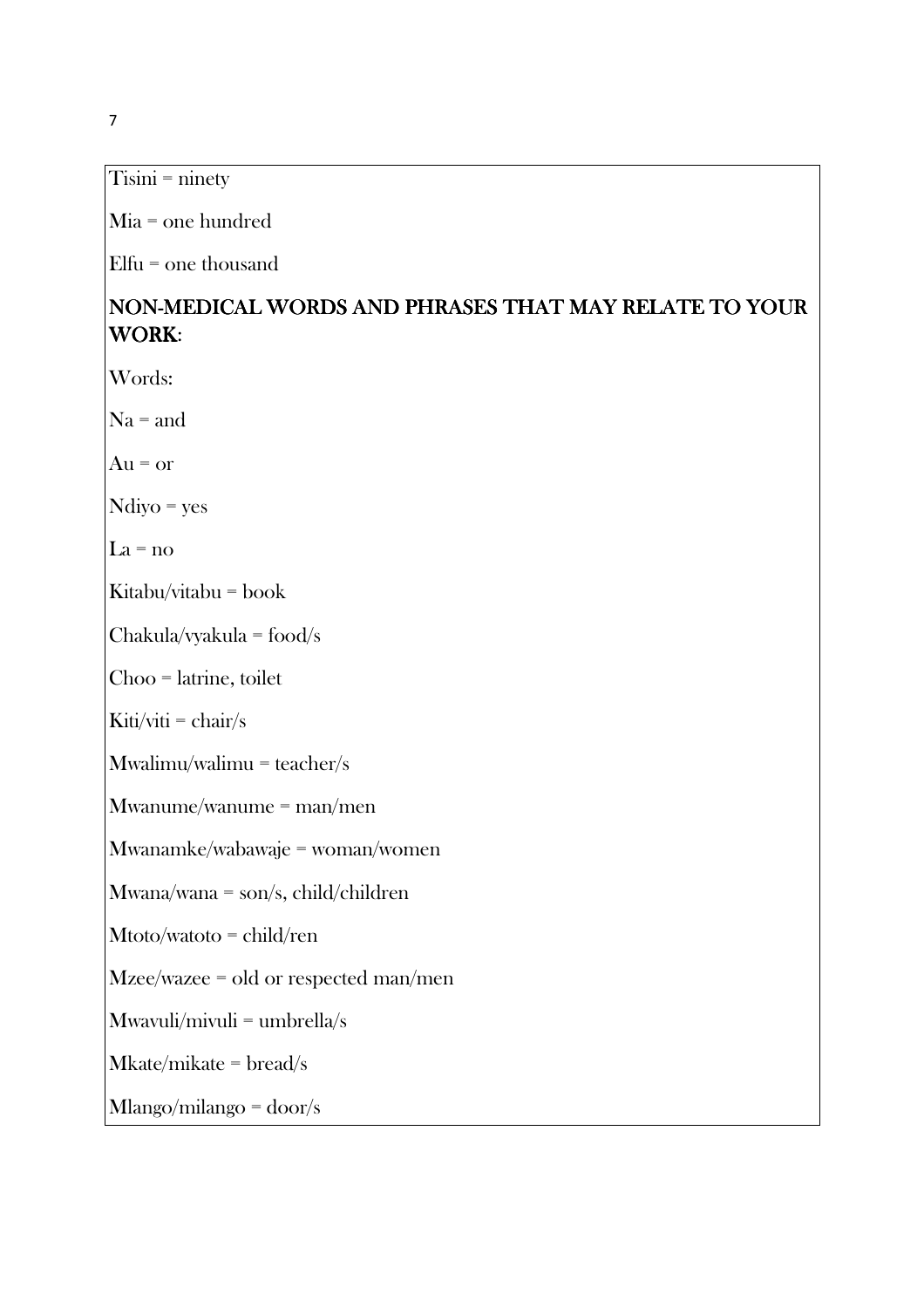Nyumbani = home

Tea = Chai

Milk = maziwa

# PHRASES:

Tafadhali = Please

Jambo = Hello

Ndiyo = Yes

Hapana = No

Kulia = Right

Kushoto = Left

Kidogo = Little

Sawa = OK

Tena = Again

Moto = Hot

Baridi = Cold

Asante = Thank you

Karibu = Welcome

Sana = A lot

Basi = That"s all

Pole pole = slow

Pole = sorry

Kwaheri! = Goodbye!

#### MEDSWAHILI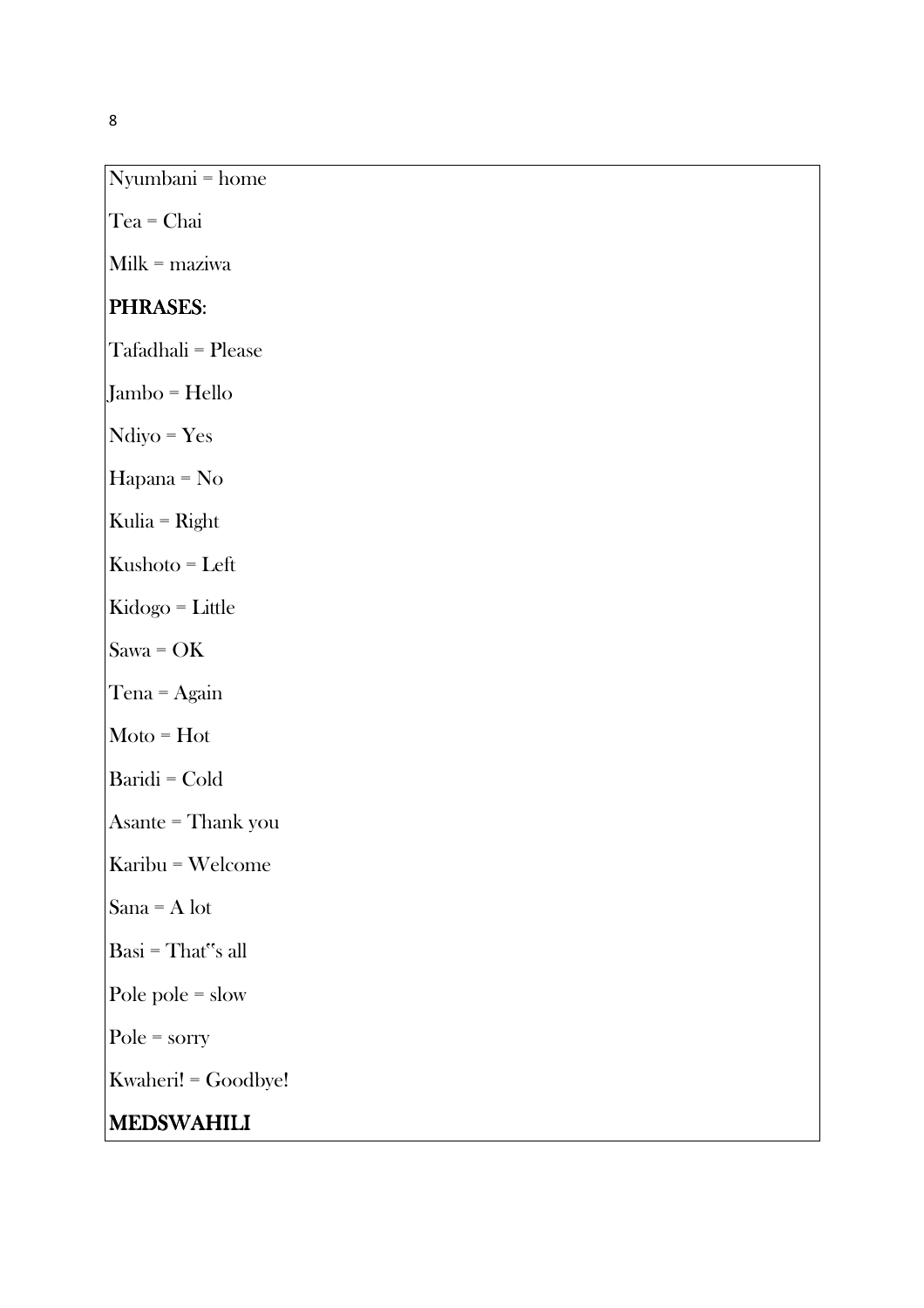#### Greetings: Greetings:

Je, unajua Kingereza = Do you know English?

Habari yako? / Jambo= How are you?

Mzuri, na wewe?  $= I^{\prime\prime}$ m fine, and you?

Jina lako ni nani? = What is your name?

Jina langu ni Daktari Kamau James = My name is Doctor Kamau James

Unatoka Kijiji gani? = What village are you from?

Una umri gani? = How old are you?

Hakuna Matata= no problem

Najivunia kuwa MKenya= I am proud to be Kenyan

#### History:

Unasikiaje leo? = How do you feel today?

Unauguaje? = How are you sick/suffer?

Tangu  $\text{lini}^{\Omega} = \text{How long}^{\Omega}$ 

Unaumwa wapi? = Where do you hurt?

| " kitchwa? = Does your head hurt?  |
|------------------------------------|
| " macho? = $Do$ your eyes hurt?    |
| " mapua? = Does your nose hurt?    |
| " sikio? = Does your ear hurt?     |
| " koo? = Does your throat hurt?    |
| " kifua? = Does your chest hurt?   |
| " tumbo? = Does your stomach hurt? |
| " mgongo? = Does your back hurt?   |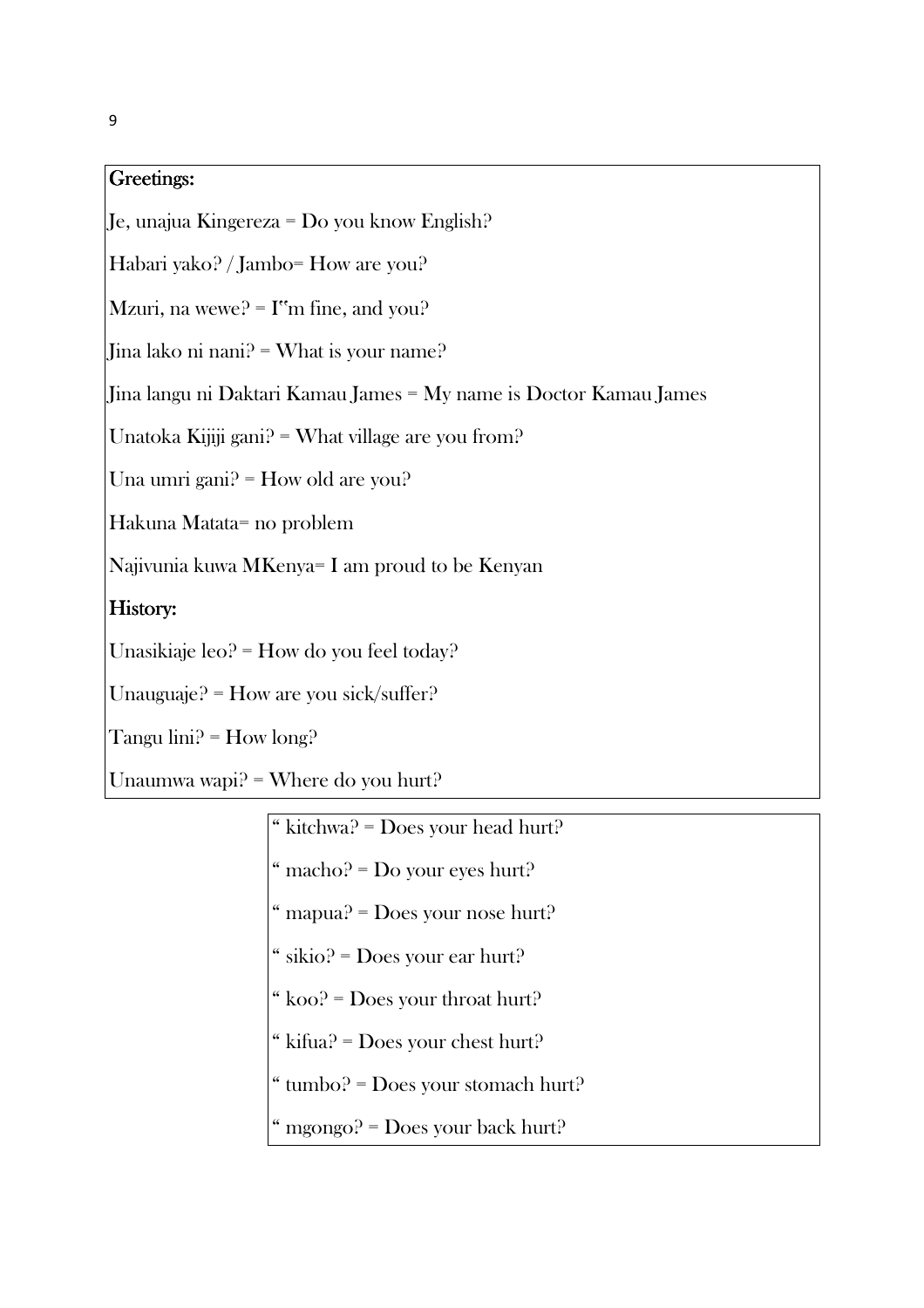" mkono? = Does your arm hurt?

" mguu? = Does your leg hurt?

" Viungo? =  $Do$  your joints hurt?

Una joto/homa? = Do you have a fever?

Unatapika? = Are you vomiting?

Unahara? = Are you having diarrhea?

Unakohoa? = Are you coughing?

Unapumua haraka? = Are you breathing faster  $(SOB)$ ?

Una sikia jasho usiku? = Do you have night sweats?

Umepunguza uzito? = Are you losing weight?

Unakula na kunywa vizuri? = Are you eating and drinking well?

# Review of Systems:

# HEENT (hearing , ear, eye nose and throat):

Unaweza kusikia na kuona vizuri? = Can you hear and see O.K.?

Ulikuwa na damu kwa mapua? =Are you having a nosebleed?

Maji katika masikio? = Do you have drainage from the ears?

Unaumwa koo? = Are you having pain in the throat?

# CHEST/CORE :

Je, Unapumua haraka kwa kulala/kutembia? = Are you Shortness of breath(SOB) lying/walking?

 $Je$ , Unakohoa makohozi? = Are you coughing phlegm?

Je, Rangi gani? = What color?

Mayai = Yellow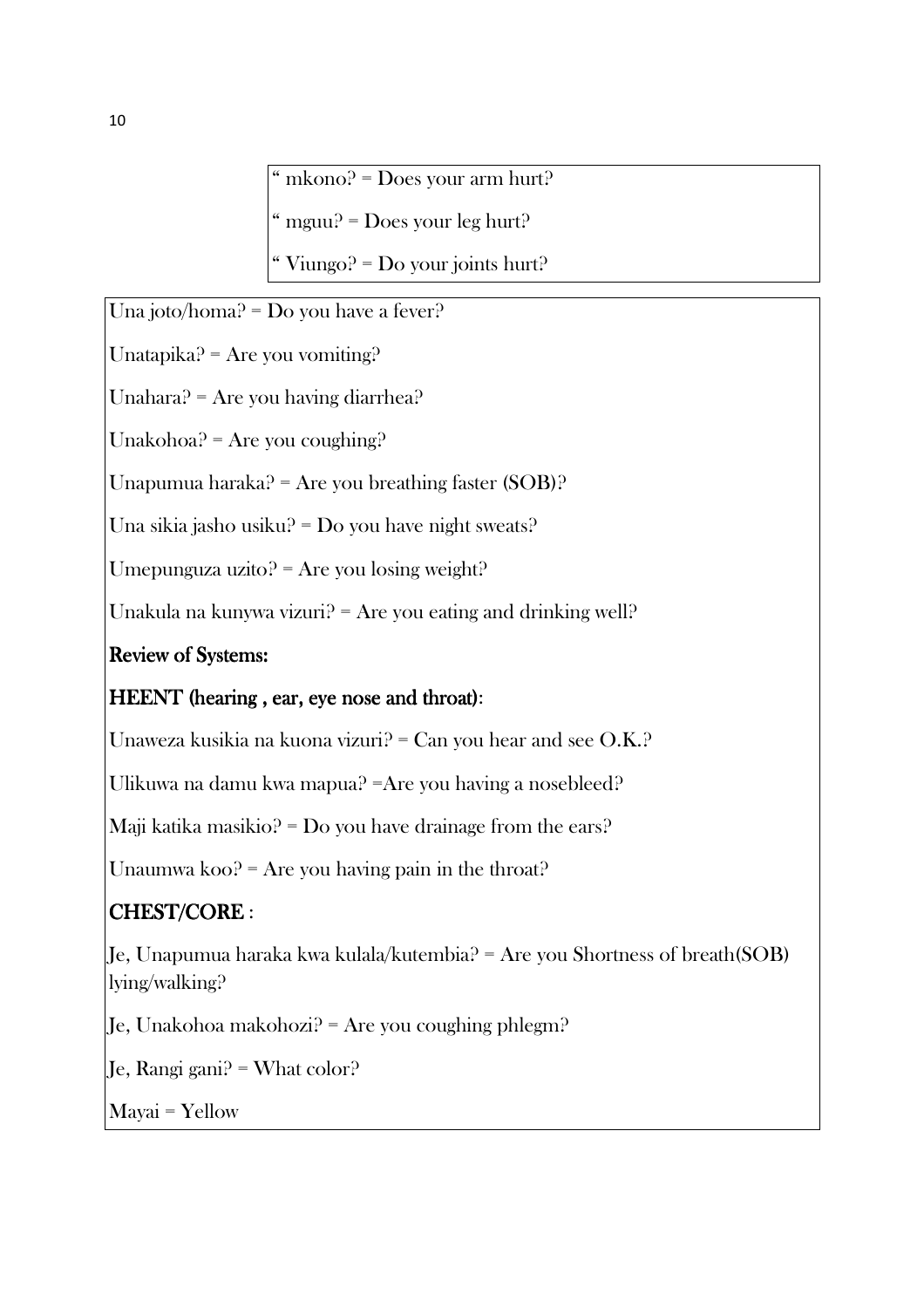# Nyeupe= White

Nyekundu = Red

Damu = Blood

#### Gastrointestinal/Genital Urinary system:

Je, Unaenda haja kubwa? = Have you have a Bowel Motion? (gone for a "long call")

Je, Unaenda haja ndogo? = Have you urinated? (gone for a "short call")

 $\left| \int f(x) \right|$  Equid Equilibrary 1 are vou having bloody diarrhea?

#### External:

Je, Unafura miguu? = Any swelling of the legs?

Je, Una kidonda? = Do you have a sore/ulcer?

Je, Unavipele? = Do you have a rash?

### Central Nervous System:

Usingizi mzito = very deep sleep or coma

Kifafa = Epilepsy/fit

Dhaifu = Weakness

Kufaganzi = Numbness

Ziwezi kutemba vizuri – I can"t walk right

### Past Medical History:

Una allergy kwa dawa? = Are you allergic to medicine?

Unapata dawa? = Are you getting medicine?

Unaweza nunua dawa? = Can you by medicine?

Shida yeyote ya zamani?  $=$  Have you had illness in the past?

Unavuta sigara? = Do you smoke?